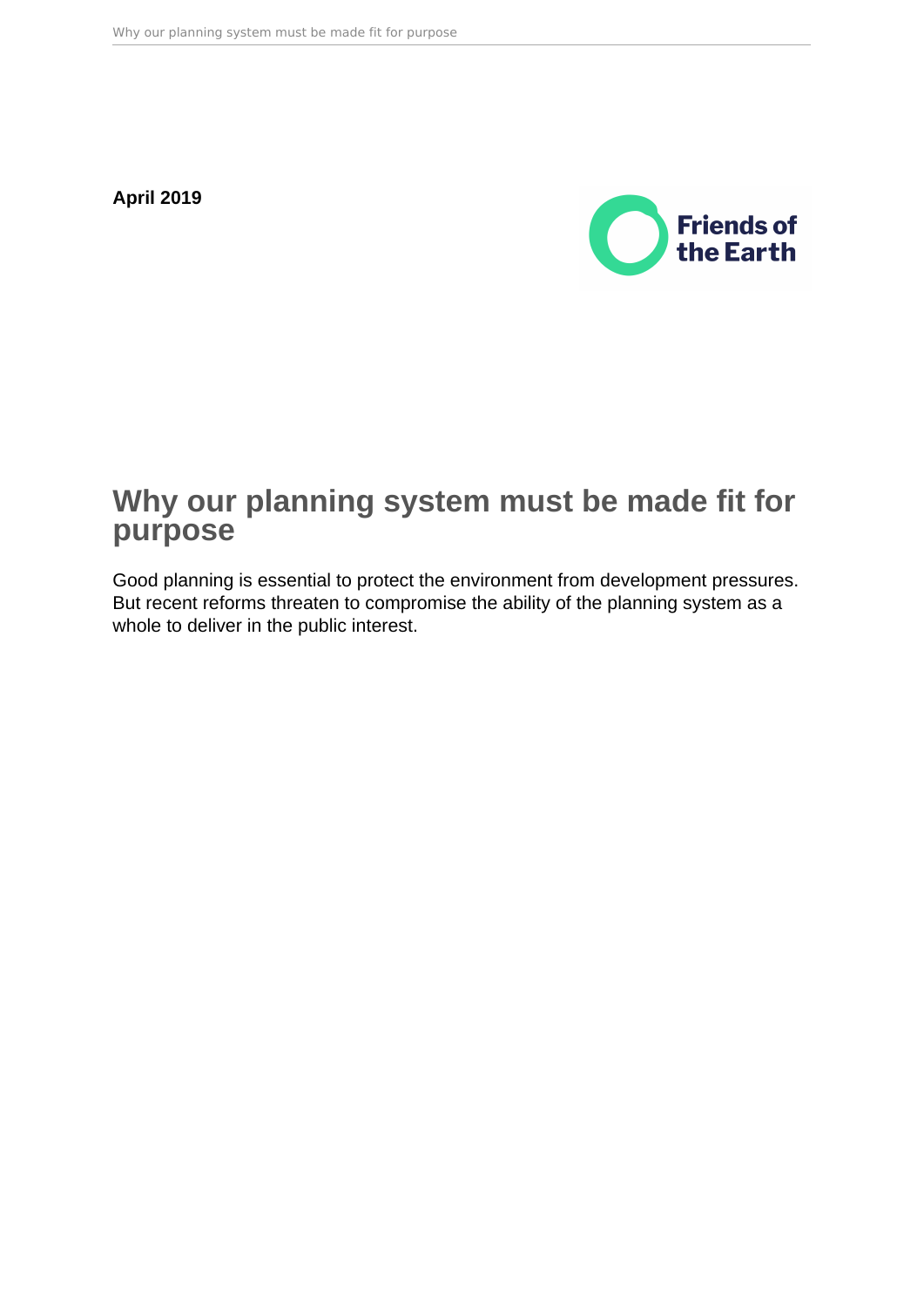<span id="page-1-0"></span>At a time when councils around the country are adopting the language of the climate emergency and there are huge development pressures on the environment, a good planning system matters more than ever.

Yet recent reforms threaten to undermine the gains made, such as the introduction of neighbourhood planning, and compromise the ability of the planning system as a whole to deliver in the public interest.

Friends of the Earth has long campaigned for a fair and transparent planning system that delivers sustainable development and equitable outcomes.

In this article, Kate Gordon, senior planner at Friends of the Earth shows how the current planning system is failing to do so and suggests solutions to redress the balance between land-use demands, including the delivery of new homes, and sustainable development objectives.

#### Why planning matters

The planning system provides the basis for decisions on the amount, location and form of new development. Where, how and what we build have significant implications for our environment.

Planning is – or should be – a key mechanism for delivering sustainable development. How we plan matters too.

Planning is a combination of advocacy, negotiation and regulation. But even the best plans and policies cannot achieve good outcomes if developers, councils and other bodies lack the necessary wherewithal to implement them and the wider planning, regulatory and policy framework is not conducive.

#### Plan-led system

In England and Wales we have what is known as a 'plan-led' system.<sup>[1](#page-7-0)</sup> This means the local plan and other planning policies, such as those set out in neighbourhood plans, provide the starting point for planning decisions. In theory, this provides for a high degree of local democratic accountability and influence.

One welcome change has been the introduction of neighbourhood planning<sup>[2](#page-7-0)</sup> enabling communities to draw up their own plans, which are then used to guide decisions on new development alongside the local plan.

However, damage caused by wider reforms far outweighs the benefits of neighbourhood planning and some question whether the system is fit for purpose.<sup>[3](#page-7-0)</sup>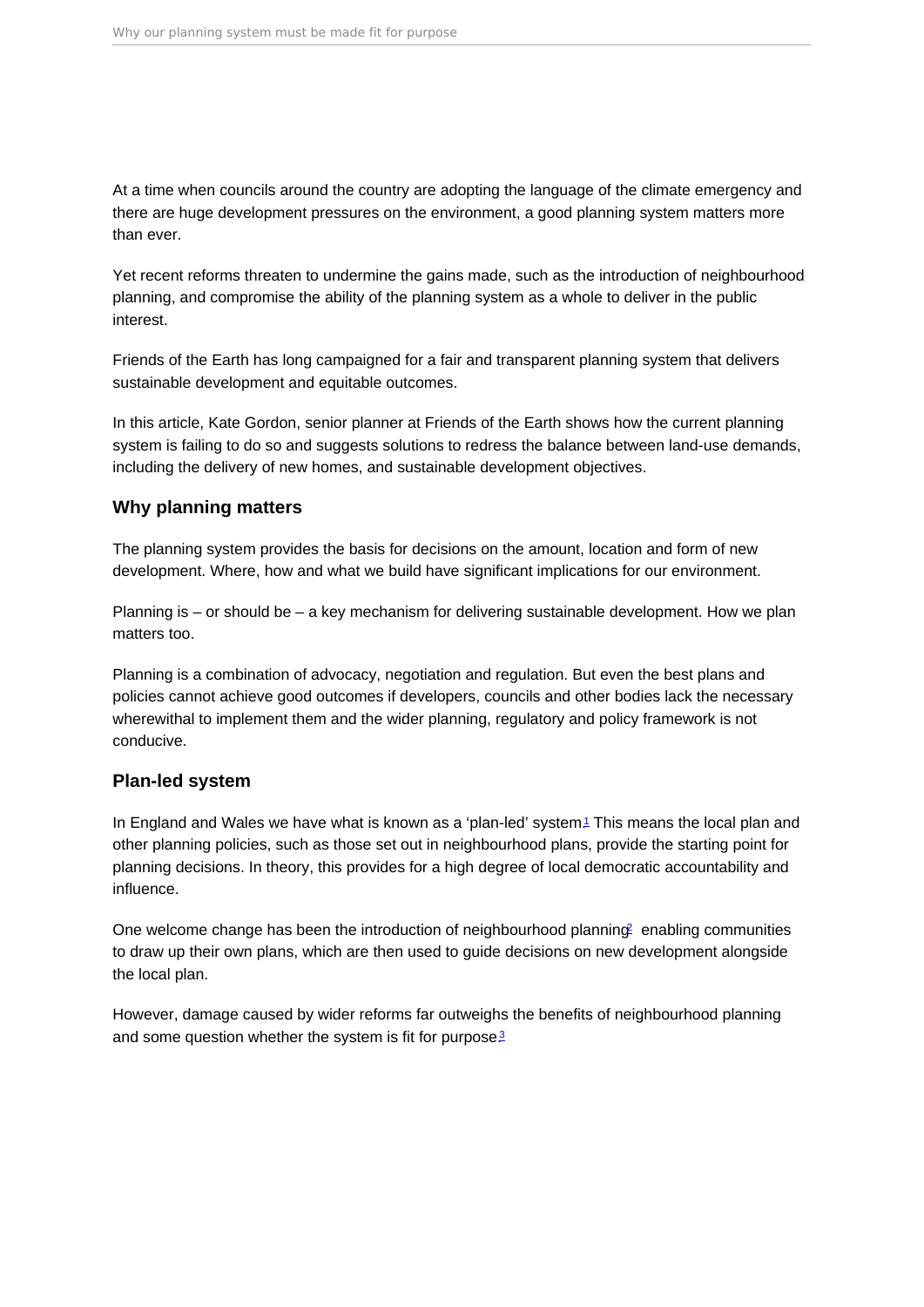### <span id="page-2-0"></span>Strategic planning vacuum

As predicted almost a decade ago $4$  we've been left with a strategic planning vacuum, following the abolition of regional planning and prior to that, county structure plans.

Since it's impossible to plan with no strategic co-ordination, an array of responses has emerged, such as city-region plans, joint plans, or the work of the National Infrastructure Commission. However, the plethora of different types of strategic plan (some statutory, some not) and uneven geographic coverage (not all places have a strategic plan) is confusing.

#### Deregulation and permitted development undermine local accountability

The deregulatory nature of reforms, such as granting permitted development (PD) rights to cover more substantial forms of development $\beta$  together with the introduction of a so-called "presumption in favour of sustainable development," directly undermine local accountability and limit councils' ability to manage development on behalf of communities.

PD allows developers to sidestep the local plan and override democratically agreed planning policies.<sup>[8](#page-7-0)</sup> Policies designed to deliver development in the wider public interest are ignored to the benefit of individual applicants.

A raft of evidence shows how granting PD rights to changes of use, such as allowing offices to convert to homes with no need to apply for planning permission, has led to poor outcomes.<sup>[9](#page-7-0)</sup> Examples include sub-standard housing,<sup>[10](#page-7-0)</sup> housing in unsuitable locations such as the middle of an industrial estate.<sup>[11](#page-8-0)</sup> failure to provide affordable housing.<sup>[12](#page-8-0)</sup> and loss of offices in town centres.<sup>[13](#page-8-0)</sup>

The government recently extended PD rights further, to allow changes of use from retail to housing, and upwards extensions. Both these measures could make it harder for councils and communities to proactively plan for their high streets and town centres.<sup>[14](#page-8-0)</sup>

# Planning for (un)sustainable development?

The ability of the planning system to deliver sustainable development is inextricably linked to the ability of planning authorities to plan for a balance of land uses, tailor their plans to their circumstances and use their plans to decide whether development proposals go ahead or not.

However, the planning system's overriding objective today seems to be delivering new homes at the cost of almost everything else. Wider considerations, such as the environment, the quality of what gets built and who benefits, are all too easily brushed aside in the drive to meet targets.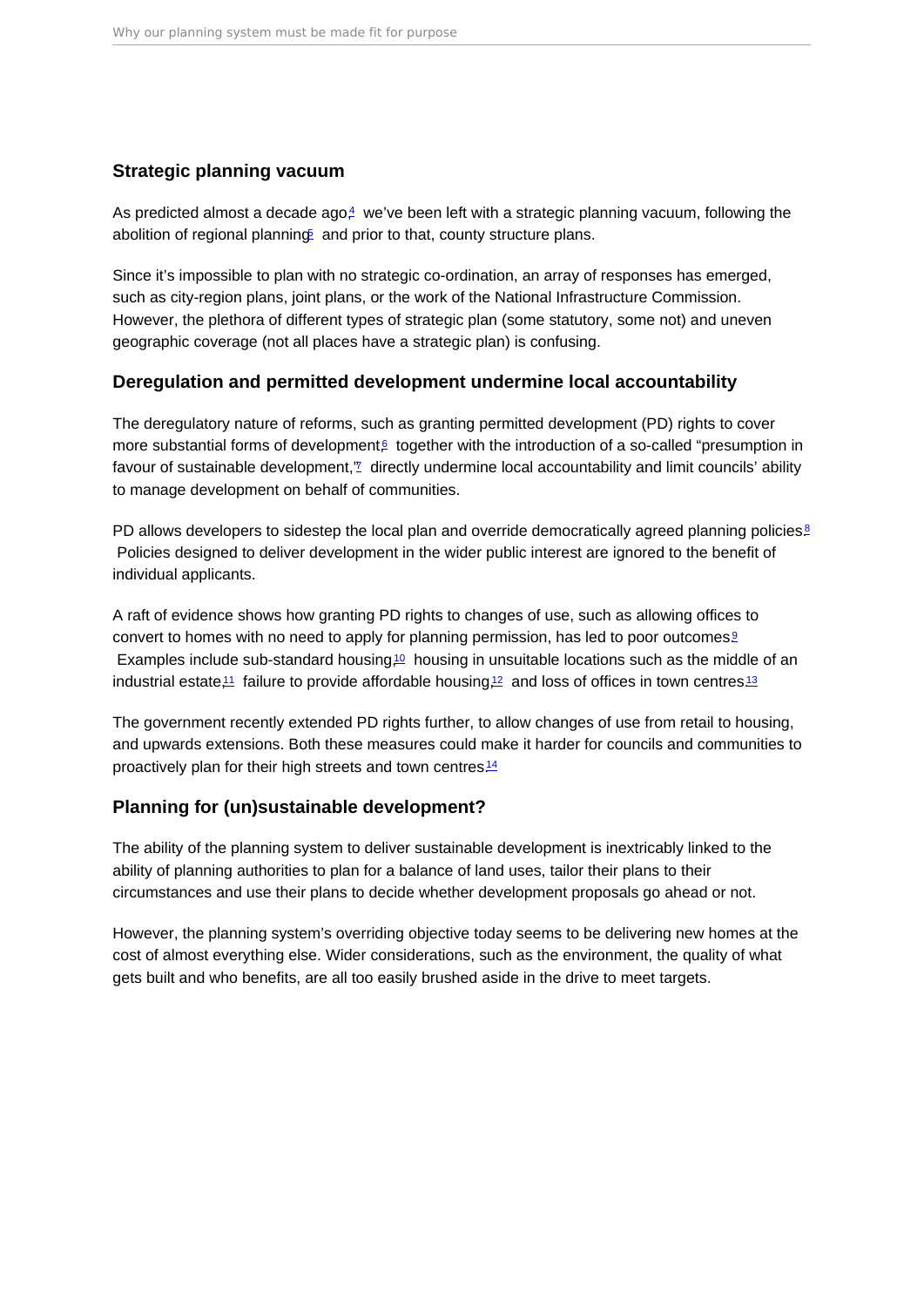# <span id="page-3-0"></span>National Planning Policy Framework: a gap between aspiration and reality

A major drawback of our present planning system is a failure to embed sustainable development principles throughout all decisions, plans and proposals.[15](#page-8-0)

The National Planning Policy Framework (NPPF)

"The planning system should support the transition to a low carbon future in a changing climate, taking full account of flood risk and coastal change. It should help to: shape places in ways that contribute to radical reductions in greenhouse gas emissions, minimise vulnerability and improve resilience; encourage the reuse of existing resources, including the conversion of existing buildings; and support renewable and low carbon energy and associated infrastructure." (paragraph 148)<sup>66</sup>

Unfortunately, there's a gap between aspiration and what happens in practice – a situation not helped by the approach to sustainable development set out in the revised NPPF.

l........;;;This is weak compared with the original 2012 version, which cited the Bruntland definition and made clear the aim should be to integrate economic, environmental and social objectives, not trade them off. Most United Nations Sustainable Development Goals<sup>[17](#page-8-0)</sup> are directly relevant to planning, yet national planning policy largely ignores them.

The revised NPPF (February 2019) takes a silo approach to sustainable development with little apparent attempt made to integrate the different aspects.

#### Lack of planning principles and tools to support a low-carbon future

As a result of the revised NPPF, welcome aspirations like supporting a transition to a low-carbon future fail to be translated into clear planning principles. Guidelines are omitted where needed most or an approach advocated that risks locking us into carbon dependency. The NPPF chapter on the economy omits to mention a single planning measure needed to deliver a low-carbon, environmentally sustainable economy.

Apart from a passing reference in a footnote to the Clean Growth Strategy, there are no pointers on how to plan for a sustainable economy. On renewables the NPPF is encouraging, with the exception of onshore wind energy<sup>8</sup>.

To move beyond aspiration requires measures to facilitate and prioritise renewables and zero-carbon development throughout the planning process at all levels. National policy does not offer these measures.

Concerns regarding the ability of the planning system to deliver sustainable outcomes are widely shared. The Raynsford Review of planning<sup>[19](#page-8-0)</sup> reports "There was strong feedback from public sector planners that sustainable development was no longer an operational principle of planning" (p44) and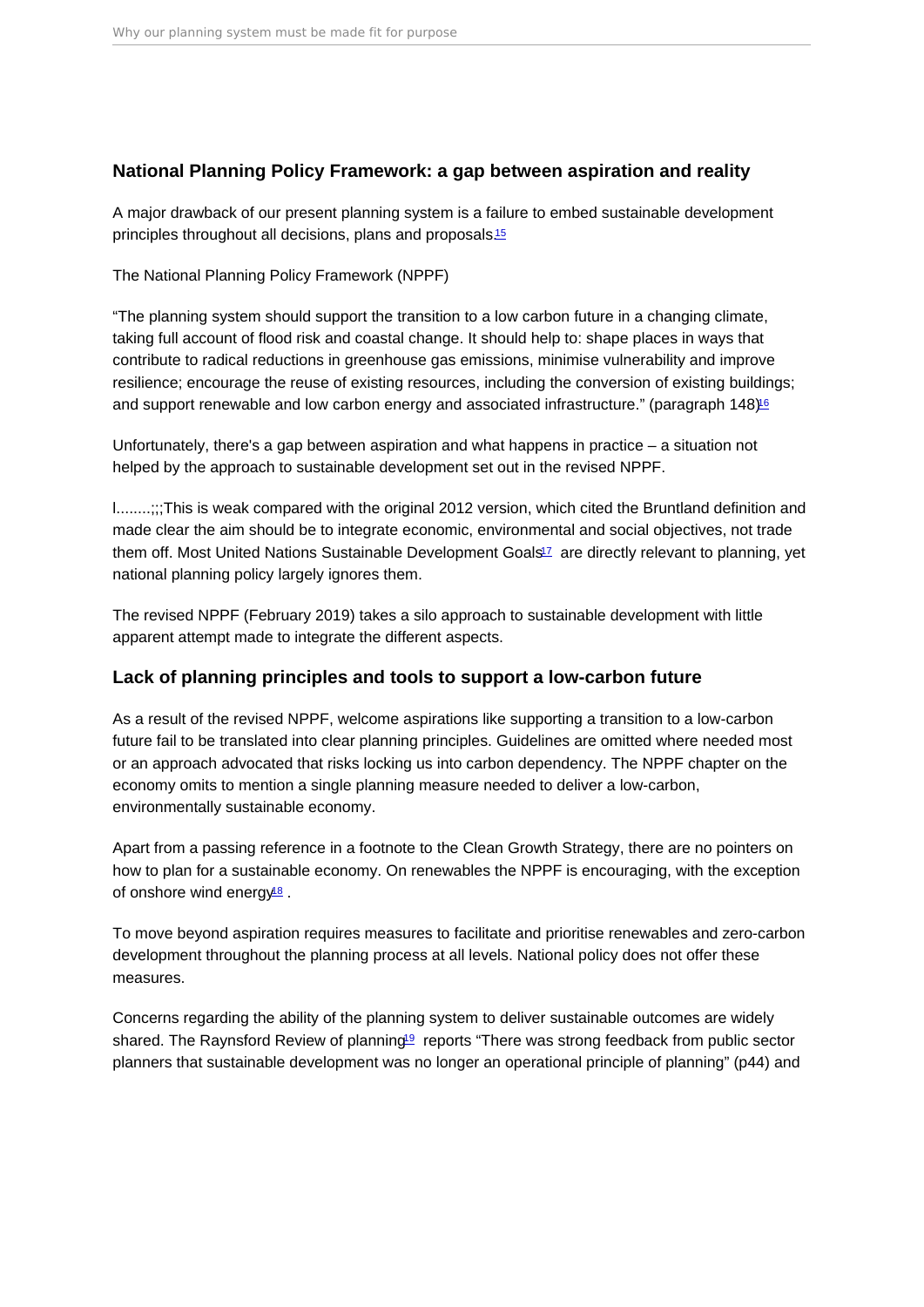<span id="page-4-0"></span>that the 2018 NPPF definition of sustainable development "leaves out core internationally agreed principles" and "Important ideas such as the precautionary principle" (p43).

Planning for sustainable development requires as much consideration to be given to the location of development as to what form it takes. This means achieving high environmental standards in new builds and siting developments where facilities are close by and can be reached by public transport, walking and cycling.

Yet we still allow development in unsustainable locations. Research commissioned by the Royal Town Planning Institute found that less than half of new housing built between 2012 and 2017 was within 2 km of a railway station $\frac{20}{2}$  $\frac{20}{2}$  $\frac{20}{2}$ 

### UK homes unfit for the future

The Committee on Climate Change has found UK homes to be unfit for the future, commenting that policies to support low-carbon measures have been weakened or withdrawn, including Zero Carbon Homes.

It notes that "Local authorities do not have sufficient resources to address these concerns and there is not enough use of local and urban planning to make progress on climate change mitigation or adaptation. There have been some positive clarifications to the National Planning Policy Framework in England to address overheating and flooding, but the revisions have removed the requirement for local authorities to give active support to energy efficiency improvements to existing buildings, and have failed to clarify how far local and regional authorities are permitted to go in setting their own tighter standards for new-build homes Carbon Homes and the Code for Sustainable Homes.<sup>7[21](#page-8-0)</sup>

The Planning Act 2008<sup>2</sup> introduced a duty on councils to ensure that their local plans include policies that address climate mitigation and adaptation. Planning authorities are, however, limited as to how far they can go towards setting the high environmental standards required to deliver resilient, zerocarbon developments. While they can specify standards better than Building Regulations $23$  policies they adopt must be "viable" and "deliverable". Developers will object.

Yet until such time as higher standards are enshrined in national policy and legislation, planning authorities should be free to set standards they believe necessary to ensure development is sustainable.

Such an approach would encourage applications from developers who are able and willing to rise to the challenge $24$  deter those who are not, and thereby help create a level playing field.

Similarly, affordable housing provision should be mandatory and developers not allowed to abnegate responsibility because they've paid too much for the land in the first place.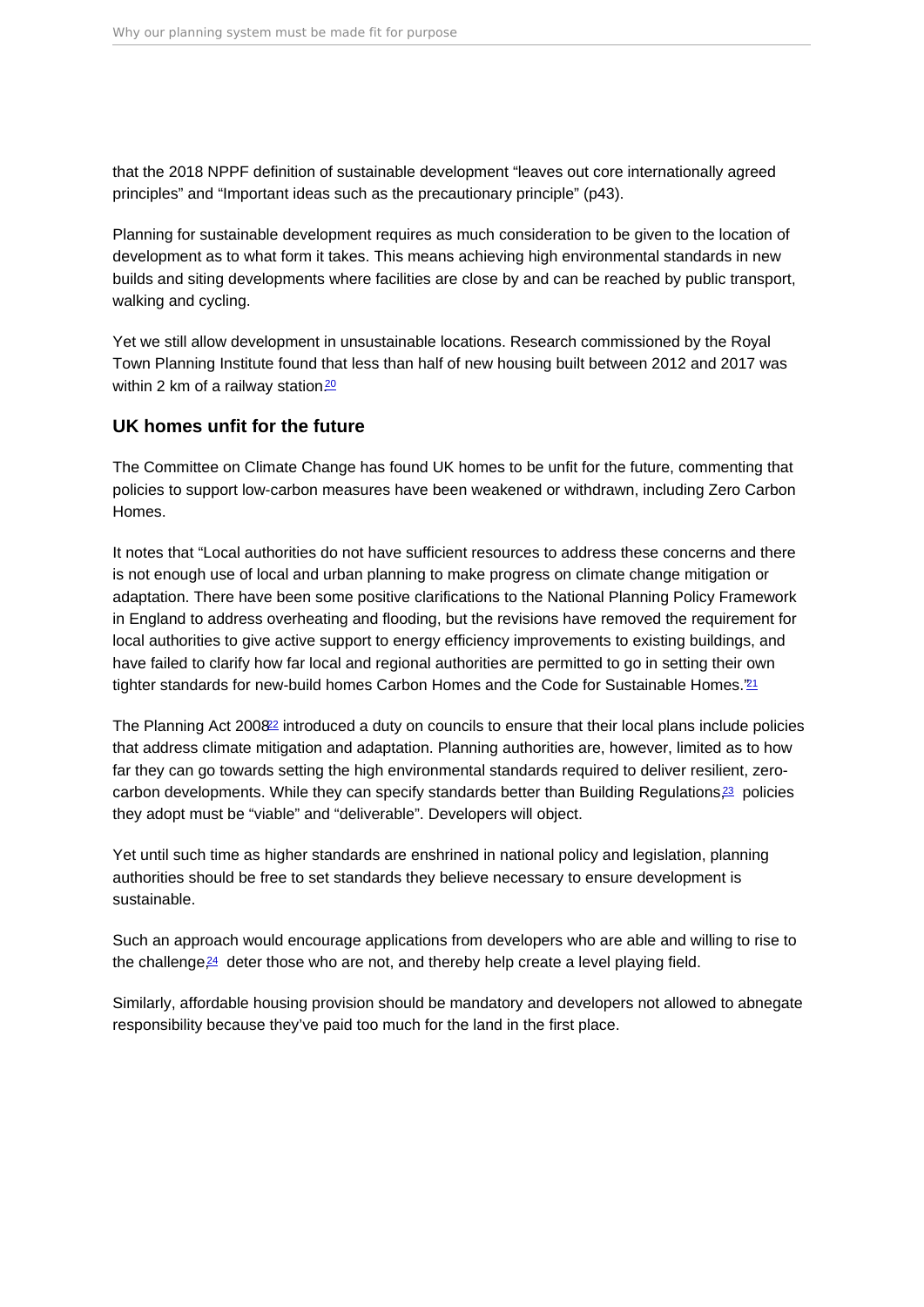## <span id="page-5-0"></span>What are the solutions?

Among changes to the planning system, we need to do the following:

- As recommended by the Raynsford Review,  $25$  there should be a legal duty to plan for sustainable development when drawing up development plans and deciding planning proposals. This should be underpinned by a robust definition of sustainable development, along the lines adopted by the Brundtland Commission, and translation of United Nations Sustainable Development Goals into national planning policy and guidance.
- Reinstate balance in the planning system, so that it gives clear recognition to managing landuse change in the public interest. Quality, sustainability and the needs and challenges of existing places and communities must lie at the heart of a reformed, repurposed system.
- Restore planning powers to local authorities. A revised NPPF should set out a presumption that "local decisions are taken locally and that local powers should only be withdrawn in clearly defined and transparent circumstances."[26](#page-9-0)
- Scale back PD rights so these only apply to minor development, such as building a garden shed or erecting a solar panel, with the exception of essential works carried out by utilities and statutory undertakers. This would restore the ability of local councils and communities to manage development for their area in line with their aspirations.
- Require planning authorities to plan for zero-carbon development and developers to both deliver it and work with communities, energy providers and utility companies to deliver sustainable energy infrastructure.
- Require all new development to incorporate renewable energy technologies, such as solar panels on every rooftop, and all new development to achieve Passivhaus<sup>[27](#page-9-0)</sup> or BREEAM<sup>[28](#page-9-0)</sup> standards or equivalent.
- Ban any further fossil fuel extraction unless the Committee on Climate Change's three tests are demonstrably met and all other social and environmental effects are acceptable.
- Reinstate a strategic / regional tier of planning with consistent, transparent governance arrangements.
- Continue support for neighbourhood and community-led planning with strengthened governance arrangements in places without a parish or town council.
- A statutory duty that neighbourhood plans must include policies that deliver climate change adaptation and mitigation measures for their neighbourhood area.
- Stronger protection for nature, including wildlife habitats, accessible green space and agricultural land, and greater recognition of the wider value of undeveloped land.
- Amend the approach to planning for housing to give greater recognition to need, as opposed to demand, and to the role of planning in addressing interregional imbalance.

# The government must strengthen the planning system, not undermine it

In March this year, the Communities Secretary indicated that the government intends to publish an "accelerated planning green paper"[29](#page-9-0) this autumn.

Proposed reforms are expected to include measures to speed up planning decisions and the rate at which new homes are delivered. A new Future Homes Standard for low-carbon housing is to be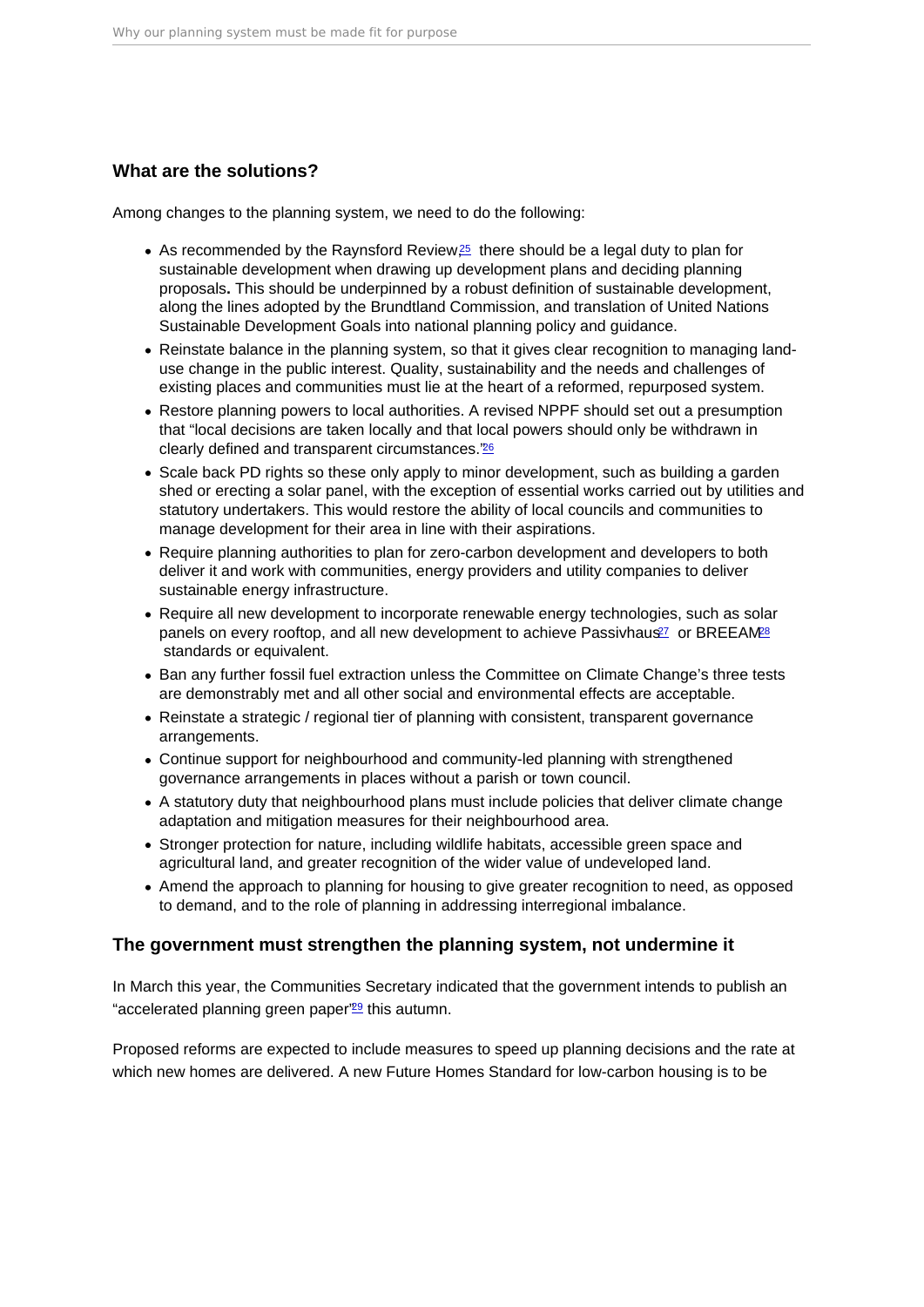consulted on.

It's essential that we plan and build in the right way, so further measures to deregulate, given the evidence of the harm this has caused, should be resisted. On the other hand, the green paper provides an opportunity for the government to present an ambitious programme of reforms designed to strengthen and reinvigorate our planning system, not undermine it.

Planning is critical to the delivery of a wide range of public interest outcomes: health, wellbeing, prosperity and high-level objectives that support these, such as becoming zero carbon or delivering on the 25 Year Environment Plan.

To achieve these objectives and outcomes, government reforms must empower planning authorities and the communities they serve, so they can plan for and manage development for their area effectively, and place obligations on developers to deliver.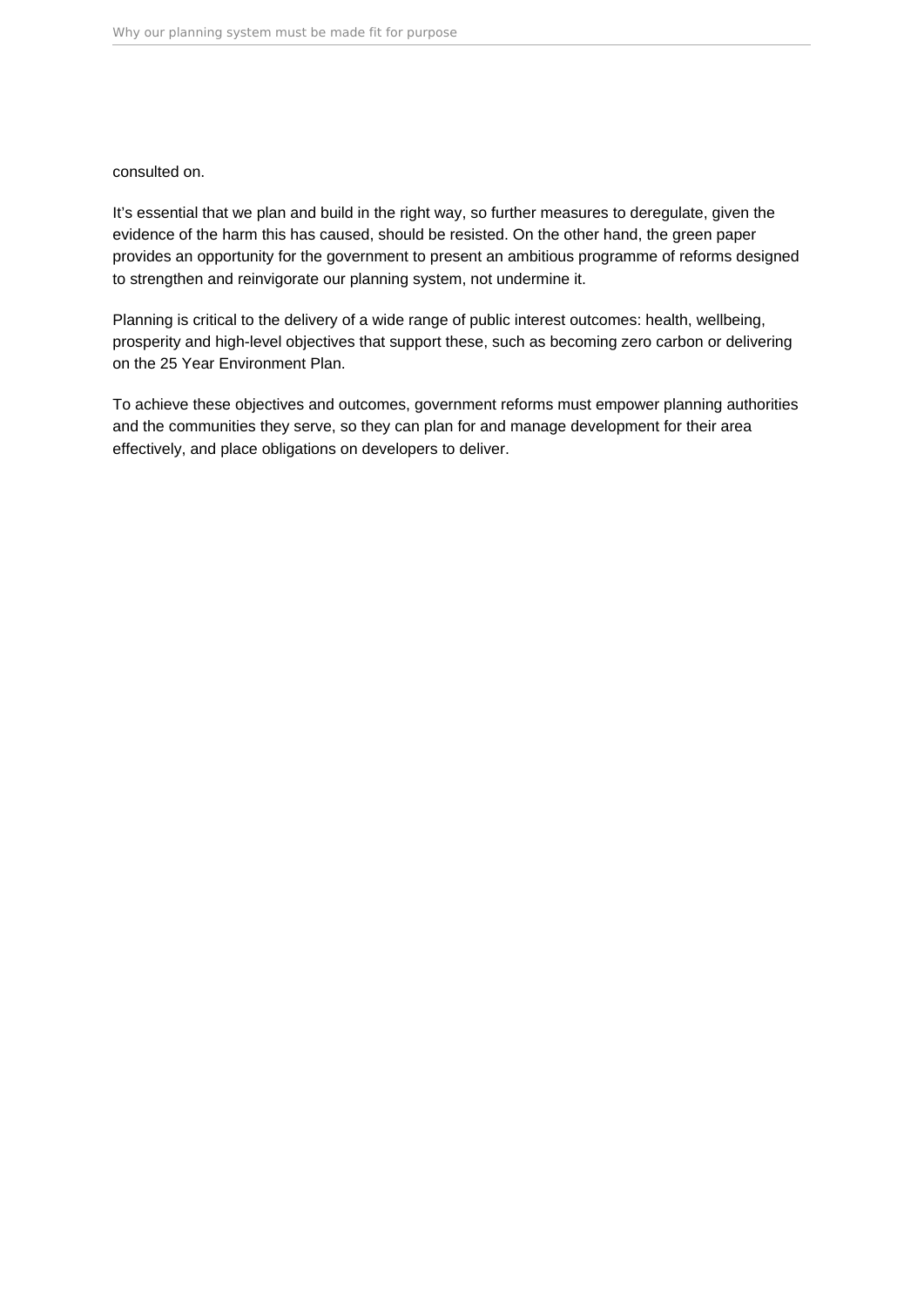#### <span id="page-7-0"></span>Notes

[1](#page-1-0) More recently, a plan-led system has been introduced in Northern Ireland, replacing what was previously a developmentled system.

[2](#page-1-0) The Localism Act 2011 introduced powers for communities to prepare neighbourhood plans.

[3](#page-1-0) This was the conclusion reached by the Raynsford Review of Planning, led by former minister Nick Raynsford. While the report acknowledges "there are positive examples of planning practice to celebrate" it concludes the system taken as a whole is not fit for purpose and calls for a radical rethink on how we plan. Planning 2020 – Final Report of the Raynsford Review of Planning in England, 2018, p73.<https://www.tcpa.org.uk/raynsford-review>

[4](#page-2-0) "The intended abolition of regional spatial planning strategies leaves a vacuum at the heart of the English planning system which could have profound social, economic and environmental consequences set to last for many years" concluded the Commons Communities and Local Government Committee following its inquiry. MPs warn that England needs more than a vacuum for strategic planning, Commons Select Committee News, 2011.

[https://www.parliament.uk/business/committees/committees-a-z/commons-select/communities-and-local-government](https://www.parliament.uk/business/committees/committees-a-z/commons-select/communities-and-local-government-committee/news/report---rss---pn-/)[committee/news/report---rss---pn-/](https://www.parliament.uk/business/committees/committees-a-z/commons-select/communities-and-local-government-committee/news/report---rss---pn-/)

[5](#page-2-0) Formally revoked under s79(6) of the Local Democracy Economic Development and Construction Act 2009, 6 July 2010 and replaced by 'A Duty to Co-operate' with mixed results. Some authorities have been unable or unwilling to co-operate. Under the revised NPPF, authorities are required to prepare statements of common ground to demonstrate they are meeting the Duty to Co-operate regarding strategic, cross-boundary matters.

[6](#page-2-0) Reforms include allowing larger business and residential extensions (from 2012) and changes of use for example, from offices to residential (from 2015). At the time of writing we await the government's decision on whether shale gas exploration should be made permitted development and production should be determined under the Nationally Significant Infrastructure Regime. This follows consultation which ran last year from July to October.

[7](#page-2-0) In practice this works more like a presumption in favour of development in situations where a planning authority fails a "housing delivery test" as set out in the NPPF, because development must be approved, unless there are compelling reasons for refusal.

[8](#page-2-0) There's widespread concern regarding the impact this approach is having on our plan-led system. LGA responds to Government extension to permitted development rules, Local Government Association, 2019.

<https://www.local.gov.uk/about/news/lga-responds-government-extension-permitted-development-rules>

[9](#page-2-0) Lifting the curtain on PDR, Town and Country Planning Association, 2019. [https://www.tcpa.org.uk/blog/lifting-the-curtain](https://www.tcpa.org.uk/blog/lifting-the-curtain-on-pdr)[on-pdr](https://www.tcpa.org.uk/blog/lifting-the-curtain-on-pdr)

[10](#page-2-0) RIBA condemns plan to extend permitted development, RIBA, 2019, [https://www.architecture.com/knowledge-and](https://www.architecture.com/knowledge-and-resources/knowledge-landing-page/riba-condemns-plan-to-extend-permitted-development)[resources/knowledge-landing-page/riba-condemns-plan-to-extend-permitted-development.](https://www.architecture.com/knowledge-and-resources/knowledge-landing-page/riba-condemns-plan-to-extend-permitted-development) 'Slums of the future'? UK office-tohomes policy sparks fears, Business Telegraph, 2018, [https://www.businesstelegraph.co.uk/slums-of-the-future-uk-office-to](https://www.businesstelegraph.co.uk/slums-of-the-future-uk-office-to-homes-policy-sparks-fears/)[homes-policy-sparks-fears/.](https://www.businesstelegraph.co.uk/slums-of-the-future-uk-office-to-homes-policy-sparks-fears/) Housing for a fairer society: The role of councils in ensuring stronger societies, TCPA/Association of Public Service Excellence, 2019, [https://www.apse.org.uk/apse/index.cfm/research/current-research-programme/housing](https://www.apse.org.uk/apse/index.cfm/research/current-research-programme/housing-for-a-fairer-society-the-role-of-councils-in-ensuring-stronger-societies/)[for-a-fairer-society-the-role-of-councils-in-ensuring-stronger-societies/](https://www.apse.org.uk/apse/index.cfm/research/current-research-programme/housing-for-a-fairer-society-the-role-of-councils-in-ensuring-stronger-societies/). Permitted development office-to-residential: developer wins right to build windowless studios in Watford warehouse under relaxed planning rules, Homes and Property, 2019, [https://www.homesandproperty.co.uk/property-news/permitted-development-officetoresidential-developer-wins-right-to-build](https://www.homesandproperty.co.uk/property-news/permitted-development-officetoresidential-developer-wins-right-to-build-windowless-studios-in-a132061.html)[windowless-studios-in-a132061.html.](https://www.homesandproperty.co.uk/property-news/permitted-development-officetoresidential-developer-wins-right-to-build-windowless-studios-in-a132061.html)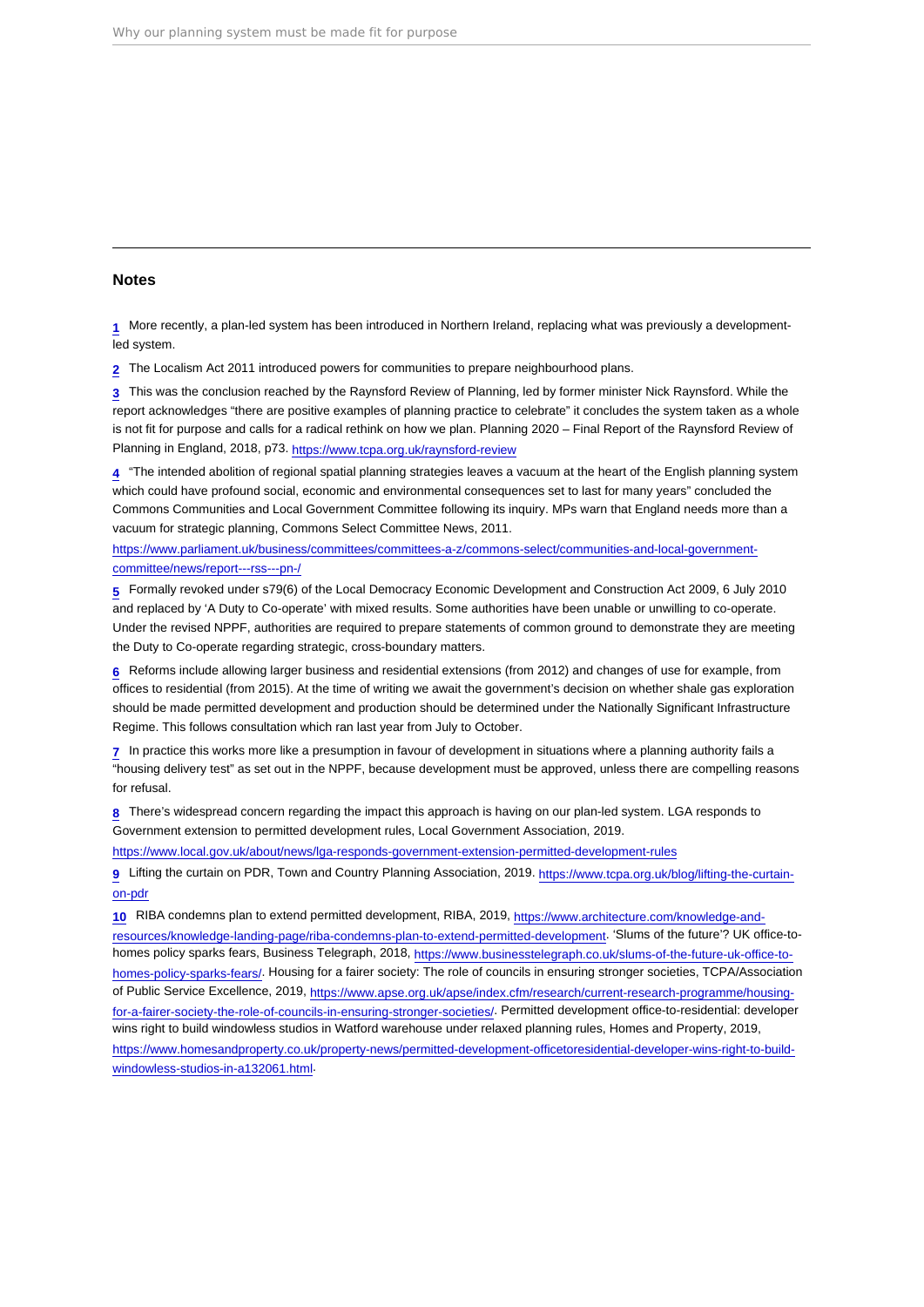<span id="page-8-0"></span>[11](#page-2-0) Assessing the impacts of extending permitted development rights to office-to-residential change of use in England , RICS, 2018. [https://www.rics.org/globalassets/rics-website/media/knowledge/research/research-reports/assessing-the-impacts-of](https://www.rics.org/globalassets/rics-website/media/knowledge/research/research-reports/assessing-the-impacts-of-extending-permitted-development-rights-to-office-to-residential-change-of-use-in-england-rics.pdf)[extending-permitted-development-rights-to-off…](https://www.rics.org/globalassets/rics-website/media/knowledge/research/research-reports/assessing-the-impacts-of-extending-permitted-development-rights-to-office-to-residential-change-of-use-in-england-rics.pdf)

[12](#page-2-0) An open letter on Permitted Development Rights, Shelter/Local Government Association, 2019.

<https://www.local.gov.uk/open-letter-permitted-development-rights>

[13](#page-2-0) See ref. 11

[14](#page-2-0) This was the conclusion reached by a recent commons committee report into the future of our High Streets. In its evidence to the committee, the Local Government Association noted the following impacts resulting from the introduction of permitted development rights: "Reduction in availability of commercial premises in town centres and no contributions towards infrastructure, housing that does not meet local need, housing in unsustainable locations, and reduced levels of affordable housing. Permitted development rights undermine communities' trust in the planning system and can put communities off new development. This also has the effect of depopulating town centres during the day, which impacts on retail and service sector businesses." High streets and town centres in 2030: Eleventh Report of Session 2017–19, Housing, Communities and Local Government Committee, 2019.<https://publications.parliament.uk/pa/cm201719/cmselect/cmcomloc/1010/full-report.html>

[15](#page-3-0) There's a legal requirement for planning authorities to prepare plans with the objective of contributing to the achievement of sustainable development. However, this requirement does not apply to taking decisions. Section 39(2), Planning and Compulsory Purchase Act 2004.

[16](#page-3-0) National Planning Policy Framework, Ministry of Housing, Communities and Local Government, Feb 2019. [https://assets.publishing.service.gov.uk/government/uploads/system/uploads/attachment\\_data/file/810197/NPPF\\_Feb\\_2019\\_revised.pdf](https://assets.publishing.service.gov.uk/government/uploads/system/uploads/attachment_data/file/810197/NPPF_Feb_2019_revised.pdf)

[17](#page-3-0) Sustainable Development Goals, United Nations.<https://sustainabledevelopment.un.org/?menu=1300>

[18](#page-3-0) Onshore wind: is its delivery being hampered by a lack of identified areas in Local Plans?, Friends of the Earth, 2019. <https://policy.friendsoftheearth.uk/reports/onshore-wind-its-delivery-being-hampered-lack-identified-areas-local-plans>

[19](#page-3-0) The Raynsford Review examined the effectiveness of the English planning system, including its ability to deliver sustainable development; governance structures, accountability and citizen's rights; delivery issues; geographic scale and structure; and how to better capture land value. Planning 2020 – Final Report of the Raynsford Review of Planning in England, TCPA, 2019, sets out a number of recommendations. See ref. 3.

[20](#page-4-0) The study mapped and analysed the location of permissions for over 220,000 new homes in 12 fast-growing city-regions between 2012 and 2017, including Cambridge, Brighton, Leeds and Newcastle. Settlement patterns, urban form & sustainability, RTPI, 2018. [www.rtpi.org.uk/media/2822766/settlementpatternsurbanformsustainability.pdf](http://www.rtpi.org.uk/media/2822766/settlementpatternsurbanformsustainability.pdf) UK housing: Fit for the future?, Committee on Climate Change, 2019. [https://www.theccc.org.uk/wp-content/uploads/2019/02/UK-housing-Fit-for](https://www.theccc.org.uk/wp-content/uploads/2019/02/UK-housing-Fit-for-the-future-CCC-2019.pdf)[the-future-CCC-2019.pdf](https://www.theccc.org.uk/wp-content/uploads/2019/02/UK-housing-Fit-for-the-future-CCC-2019.pdf)

[21](#page-4-0) UK housing: Fit for the future?, Committee on Climate Change, 2019. [https://www.theccc.org.uk/wp](https://www.theccc.org.uk/wp-content/uploads/2019/02/UK-housing-Fit-for-the-future-CCC-2019.pdf)[content/uploads/2019/02/UK-housing-Fit-for-the-future-CCC-2019.pdf](https://www.theccc.org.uk/wp-content/uploads/2019/02/UK-housing-Fit-for-the-future-CCC-2019.pdf)

[22](#page-4-0) The government is in the process of enacting legislation to amend the 2050 greenhouse gas emissions reduction target in the Climate Change Act 2008 from at least 80% to at least 100%. Referred to as the "net zero" target, this would constitute a legally binding commitment to end the UK's contribution to climate change. To deliver this will require radical revision of the NPPF. Law for net zero emissions begins passage through Parliament, Department for Business, Energy & Industrial Strategy, 2019.<https://www.gov.uk/government/speeches/law-for-net-zero-emissions-begins-passage-through-parliament>

[23](#page-4-0) Responding to consultation feedback on the draft NPPF published in March 2018, where concerns were raised regarding the NPPF wording, the government said: "To clarify, the Framework does not prevent local authorities from using their existing powers under the Planning and Energy Act 2008 or other legislation where applicable to set higher ambition. In particular, local authorities are not restricted in their ability to require energy efficiency standards above Building Regulations." See p48, Government response to the draft revised National Planning Policy Framework consultation, Ministry of Housing, Communities and Local Government, 2018.

[https://assets.publishing.service.gov.uk/government/uploads/system/uploads/attachment\\_data/file/728498/180724\\_NPPF\\_Gov\\_response.pdf](https://assets.publishing.service.gov.uk/government/uploads/system/uploads/attachment_data/file/728498/180724_NPPF_Gov_response.pdf)

[24](#page-4-0) Examples include Bedzed: BedZED - the UK's first large-scale eco-village, Bioregional,

<https://www.bioregional.com/projects-and-services/case-studies/bedzed-the-uks-first-large-scale-eco-village>